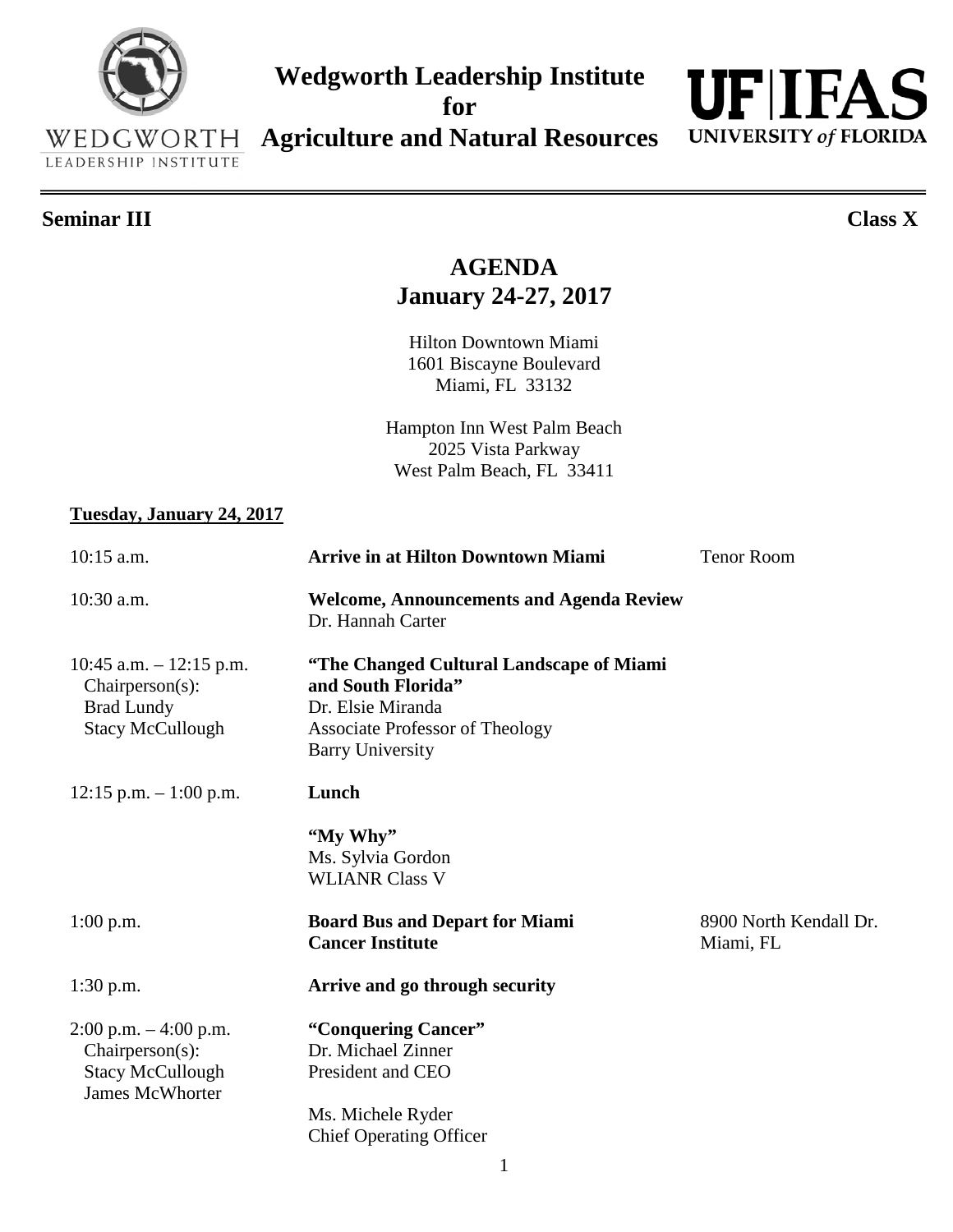|                                                        | Ms. Jill Szymanski<br>Vice President, Clinical Effectiveness & Value Based Care                                                    |                                             |
|--------------------------------------------------------|------------------------------------------------------------------------------------------------------------------------------------|---------------------------------------------|
|                                                        | Mr. George Weiss<br>Director of Patient Experience                                                                                 |                                             |
| $4:00$ p.m.                                            | <b>Depart for Block Botanical Gardens</b>                                                                                          | 7299 SW 79th Court<br>Miami, FL 33143       |
| 4:15 p.m. $-5:15$ p.m.<br>$Chairperson(s)$ :           | <b>Tour of Gardens and Discussion of Medicinal Botanicals</b>                                                                      |                                             |
| <b>James McWhorter</b><br>Tom Mitchell                 | Dr. Jeffrey S. Block, M.D.<br>President<br><b>Nurturing Nature Group Consultants</b><br>Director<br><b>Block Botanical Gardens</b> |                                             |
| $5:15$ p.m.                                            | <b>Depart for Cipriani Downtown</b>                                                                                                | 465 Brickell Ave., CU 1<br>Miami, FL 33131  |
| 6:30 p.m.                                              | <b>Dinner</b>                                                                                                                      |                                             |
| $Chairperson(s)$ :<br>Tom Mitchell<br>Sambhav          | <b>Invited WLIANR Alumni</b>                                                                                                       |                                             |
| 8:30 p.m.                                              | <b>Transportation on your own back to hotel</b><br>or to Elizabeth Pines' home (1541 Brickell Ave., T101)                          |                                             |
|                                                        | <b>Check into hotel</b>                                                                                                            |                                             |
| <b>Wednesday, January 25, 2017</b>                     |                                                                                                                                    |                                             |
| 7:00 a.m. $-7:45$ a.m.                                 | <b>Breakfast at Hotel - Voucher Provided</b>                                                                                       | <b>Brisa Bistro Restaurant</b>              |
| $8:15$ a.m.                                            | Board Bus and Depart for the Port of Miami                                                                                         | 1015 N. America Way<br>Miami, FL            |
| 8:30 a.m. - 9:30 a.m.<br>$Chairperson(s)$ :<br>Sambhav | "Port of Miami: Purposes and Challenges"<br><b>Tour and Discussion</b>                                                             |                                             |
| Sarah Spatola                                          | <b>Speakers TBD</b>                                                                                                                |                                             |
|                                                        | "Agricultural Issues in Miami-Dade County"<br>Mr. Charles LaPradd<br><b>Agricultural Manager</b><br>Miami-Dade County              |                                             |
|                                                        | <b>Other Speakers TBD</b>                                                                                                          |                                             |
| 9:30 a.m.                                              | <b>Depart Port of Miami for Miami International</b><br><b>Airport</b>                                                              | 1640 NW 42 <sup>nd</sup> Ave.,<br>Miami, FL |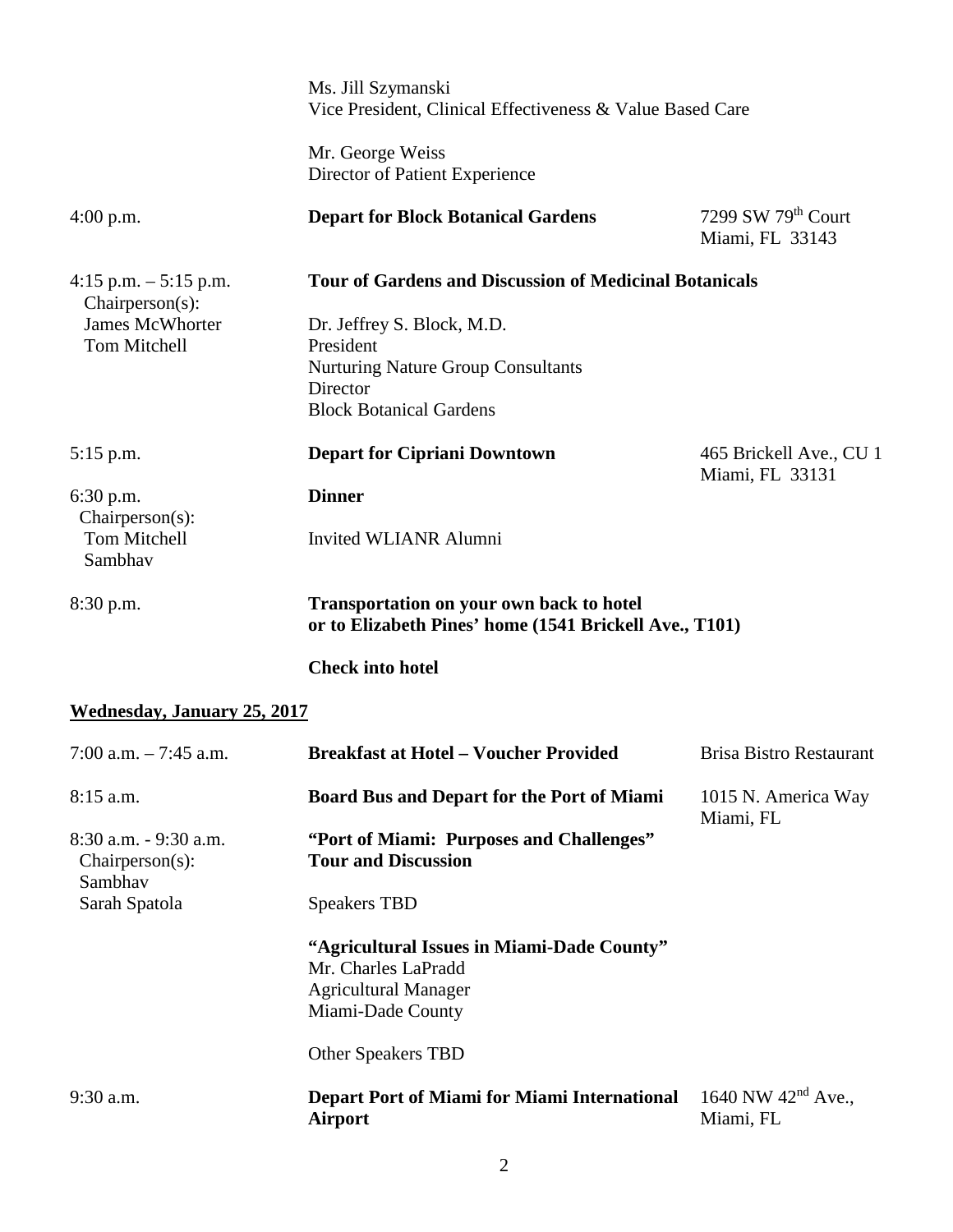| $10:00$ a.m. $-11:30$ a.m.<br>Chairperson(s):                                    | <b>Tour and Discussion of USDA Plant Inspections</b>                                                                                        |                                                  |
|----------------------------------------------------------------------------------|---------------------------------------------------------------------------------------------------------------------------------------------|--------------------------------------------------|
| Sarah Spatola<br><b>Austin Spivey</b>                                            | <b>Speakers TBD</b>                                                                                                                         |                                                  |
| 11:30 a.m. to 12:00 p.m.                                                         | <b>Depart for Venture Hive (Tentative)</b>                                                                                                  | 1010 NE $2nd$ Ave<br>Miami, FL                   |
| $12:00$ p.m. $-2:15$ p.m.<br>Chairperson(s):<br><b>Austin Spivey</b>             | <b>Lunch &amp; Discussion of Fostering Entrepreneurship</b><br><b>In Miami and Beyond</b>                                                   |                                                  |
| Kyle Straughn                                                                    | Dr. Susan Amat<br>Founder/CEO<br>Venture Hive                                                                                               |                                                  |
|                                                                                  | <b>Other Speakers TBA</b>                                                                                                                   |                                                  |
| $2:15$ p.m.                                                                      | <b>Board Bus and Depart for Chapman</b><br><b>Partnerships</b>                                                                              | 1550 North Miami Ave.<br>Miami, FL               |
| $3:00$ p.m. $-5:00$ p.m.<br>Chairperson(s):<br>Kyle Straughn<br>Melissa Syfrett  | "Issues of Homelessness"<br>Tour & Discussion of Chapman Partnership<br><b>Speakers TBA</b>                                                 |                                                  |
| $5:00$ p.m.                                                                      | <b>Board Bus and Depart for Hotel</b>                                                                                                       |                                                  |
| 5:15 p.m. $-7:00$ p.m.<br>$Chairperson(s)$ :<br>Melissa Syfrett<br>Alicia Taylor | "The Political Climate in Florida and Beyond"<br>Mr. Justin Sayfie<br>President & CEO<br>Sayfie Media                                       | <b>Tenor Room</b>                                |
|                                                                                  | "Status of Immigration Reform"<br>Ms. Elizabeth Pines<br><b>Immigration Attorney</b><br>Elizabeth C. Pines, P.A.<br><b>WLIANR Class VII</b> |                                                  |
| $7:00$ p.m.                                                                      | <b>Adjourn and Dinner on Your Own</b>                                                                                                       |                                                  |
| Thursday, January 26, 2017                                                       |                                                                                                                                             |                                                  |
| 7:00 a.m. $-8:00$ a.m.                                                           | <b>Breakfast at Hotel - Voucher Provided</b>                                                                                                | <b>Brisa Bistro Restaurant</b>                   |
| 8:00 a.m.                                                                        | <b>Check out and Depart for Sugar Cane</b><br><b>Growers Cooperative</b>                                                                    | 1500 W. Sugar House Rd.<br>Belle Glade, FL 33430 |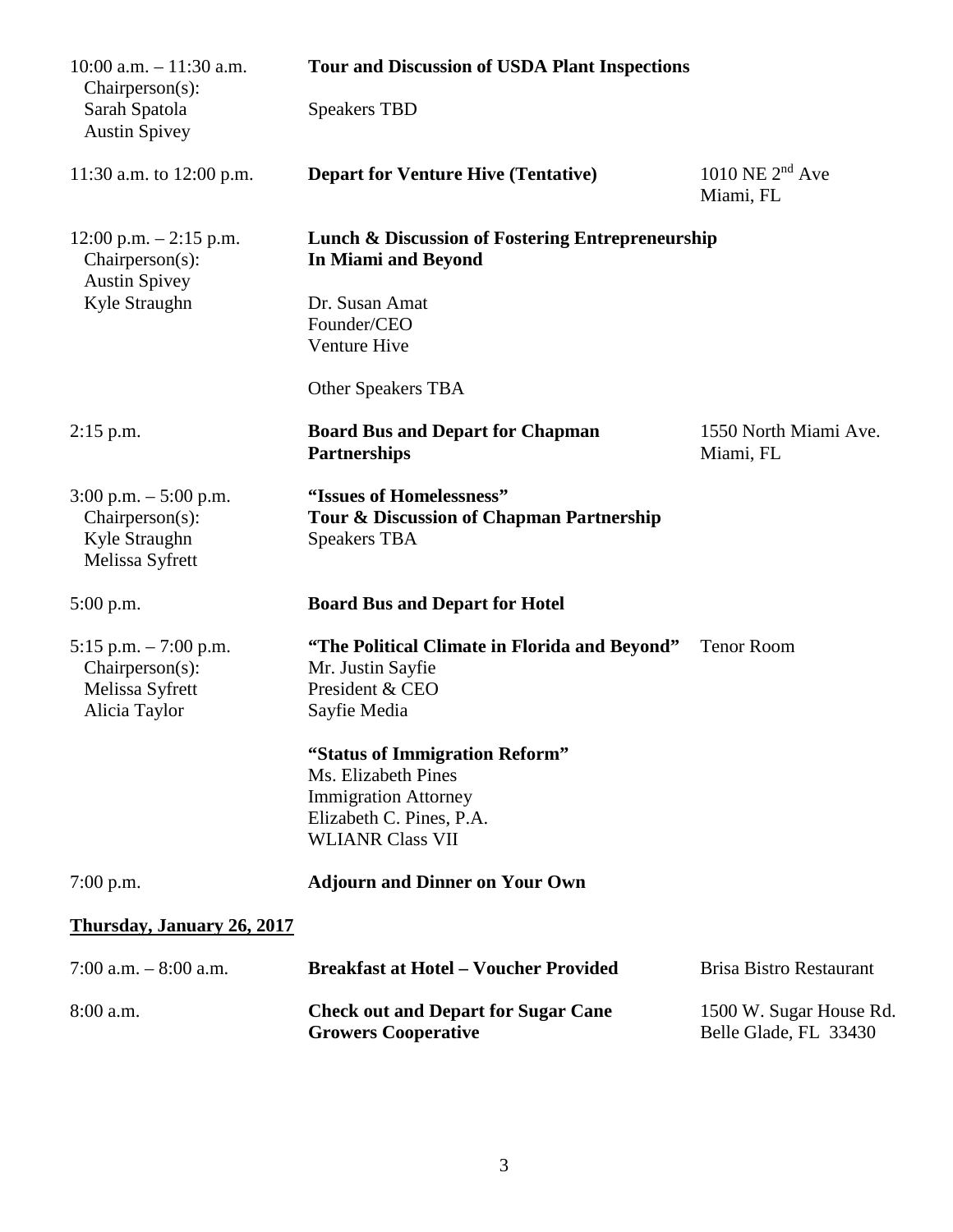| $10:00$ a.m. $-11:45$ a.m.<br>Chairperson(s):<br>Alicia Taylor                   | <b>Meet at Sugar Cane Growers Cooperative</b><br><b>Introductions</b>                                                                       |                                                          |
|----------------------------------------------------------------------------------|---------------------------------------------------------------------------------------------------------------------------------------------|----------------------------------------------------------|
| Caroline Villanueva                                                              | Tour of Sugar Harvest & Mill Facilities<br>Mr. Keith Wedgworth<br>Manager<br><b>Wedgworth Farms</b><br><b>WLIANR Class VII</b>              |                                                          |
| 11:45 a.m. $-1:00$ p.m.<br>$Chairperson(s)$ :<br>Caroline Villanueva             | <b>Lunch at the Cooperative</b><br>Sponsored by: Sugar Cane Growers Cooperative                                                             | $4th$ Floor – Cooperative                                |
| Kevin Wright                                                                     | "Welcome & Remarks"<br>Mr. John Hundley<br>Chairman of the Board                                                                            |                                                          |
|                                                                                  | <b>Sugar Cane Growers Cooperative</b>                                                                                                       |                                                          |
|                                                                                  | Ms. Barbara Miedema<br>Vice President of Public Affairs & Communication<br><b>Sugar Cane Growers Cooperative</b><br><b>WLIANR Class IV</b>  |                                                          |
| $1:00$ p.m.<br>$Chairperson(s)$ :<br>Kevin Wright                                | <b>Board bus for Field Tours</b>                                                                                                            |                                                          |
| Daniel Albritton                                                                 | <b>Tour Lettuce Operation</b><br>Mr. David Basore<br>Owner                                                                                  |                                                          |
|                                                                                  | Grower's Management, Inc.<br><b>WLIANR Class I</b>                                                                                          |                                                          |
|                                                                                  | <b>Other stops TBA</b>                                                                                                                      |                                                          |
|                                                                                  | <b>Depart to Cypress Cooling</b>                                                                                                            | 2305 Cypress Lane<br>Belle Glade, FL                     |
| $3:15$ p.m. $-4:15$ p.m.<br>Chairperson(s):<br>Daniel Albritton<br>Cathy Atchely | <b>Tour of Cypress Cooling Facility</b><br>Mr. Stephen Basore<br>Food Safety Director<br><b>TKM-Bengard Farms</b><br><b>WLIANR Class VI</b> |                                                          |
| $4:15$ p.m.                                                                      | <b>Return to Sugar Cane Growers Cooperative to</b><br><b>Retrieve Personal Vehicles</b>                                                     |                                                          |
|                                                                                  | <b>Depart for Hotel – Check In - Free Time</b>                                                                                              | Hampton Inn<br>2025 Vista Parkway<br>West Palm Beach, FL |
| 5:45 p.m.                                                                        | <b>Depart for Mayacoo Country Club</b>                                                                                                      | 9697 Mayacoo Club Dr.<br>West Palm Beach, FL             |